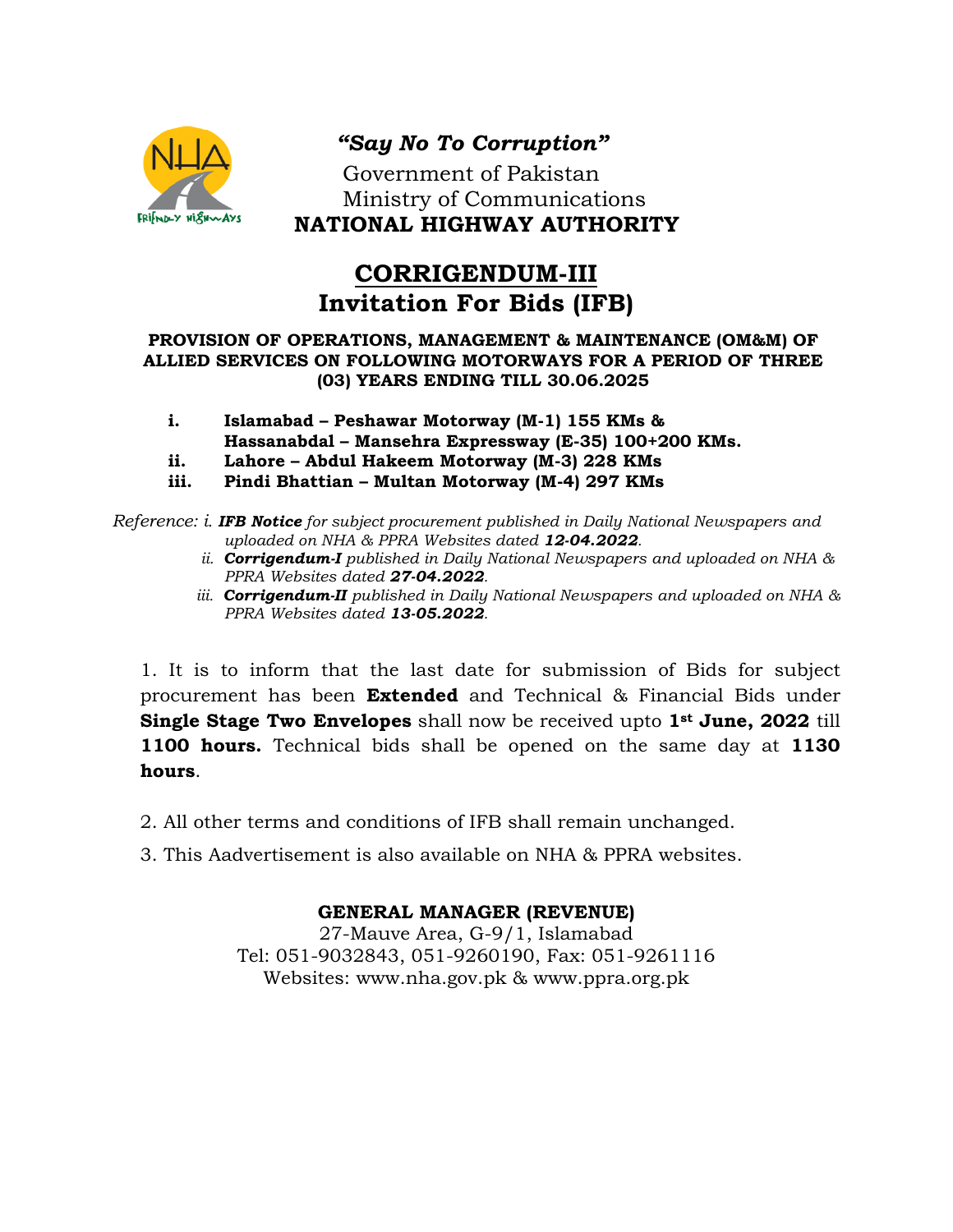

## *"Say No To Corruption"*

 Government of Pakistan Ministry of Communications **NATIONAL HIGHWAY AUTHORITY**

# **CORRIGENDUM-II Invitation For Bids (IFB)**

#### **PROVISION OF OPERATIONS, MANAGEMENT & MAINTENANCE (OM&M) OF ALLIED SERVICES ON FOLLOWING MOTORWAYS FOR A PERIOD OF THREE (03) YEARS ENDING TILL 30.06.2025**

- **i. Islamabad – Peshawar Motorway (M-1) 155 KMs & Hassanabdal – Mansehra Expressway (E-35) 100+200 KMs.**
- **ii. Lahore – Abdul Hakeem Motorway (M-3) 228 KMs**
- **iii. Pindi Bhattian – Multan Motorway (M-4) 297 KMs**

*Reference: IFB Notice for subject procurement published in Daily National Newspapers and uploaded on NHA & PPRA Websites dated 12-04.2022.*

> *Corrigendum –I for subject procurement published in Daily National Newspapers and uploaded on NHA & PPRA Websites dated 27-04.2022.*

1. It is to inform that the last date for Submission of Bids for subject procurement has been **Extended** and Technical & Financial Bids under **Single Stage Two Envelopes** shall now be received upto **23th May, 2022** till **1100 hours.** Technical bids shall be opened on the same day at **1130 hours**.

- 2. All other terms and conditions of IFB shall remain unchanged.
- 3. This Aadvertisement is also available on NHA & PPRA websites.

#### **GENERAL MANAGER (REVENUE)**

27-Mauve Area, G-9/1, Islamabad Tel: 051-9032843, 051-9260190, Fax: 051-9261116 Websites: [www.nha.gov.pk](http://www.nha.gov.pk/) & [www.ppra.org.pk](http://www.ppra.org.pk/)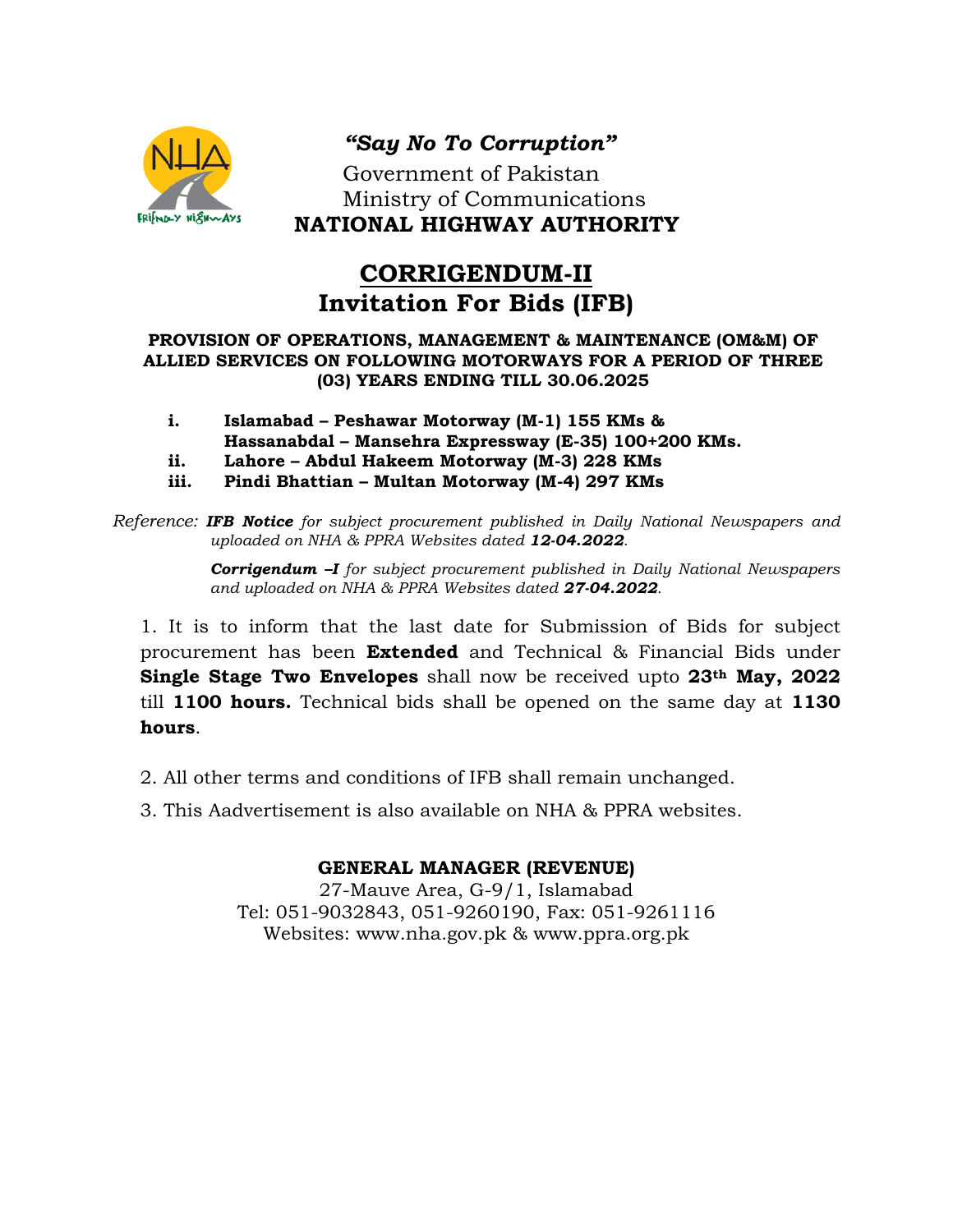

## *"Say No To Corruption"*

 Government of Pakistan Ministry of Communications **NATIONAL HIGHWAY AUTHORITY**

# **CORRIGENDUM Invitation For Bids (IFB)**

#### **PROVISION OF OPERATIONS, MANAGEMENT & MAINTENANCE (OM&M) OF ALLIED SERVICES ON FOLLOWING MOTORWAYS FOR A PERIOD OF THREE (03) YEARS ENDING TILL 30.06.2025**

- **i. Islamabad – Peshawar Motorway (M-1) 155 KMs &**
- **Hassanabdal – Mansehra Expressway (E-35) 100+200 KMs.**
- **ii. Lahore – Abdul Hakeem Motorway (M-3) 228 KMs**
- **iii. Pindi Bhattian – Multan Motorway (M-4) 297 KMs**

*Reference: IFB Notice for subject procurement published in Daily National Newspapers and uploaded on NHA & PPRA Websites dated 12-04.2022.*

1. It is to inform that the last date for Submission of Bids for subject procurement has been **Extended** and Technical & Financial Bids under **Single Stage Two Envelopes** shall now be received upto **13th May, 2022** till **1100 hours.** Technical bids shall be opened on the same day at **1130 hours**.

- 2. All other terms and conditions of IFB shall remain unchanged.
- 3. This Aadvertisement is also available on NHA & PPRA websites.

### **GENERAL MANAGER (REVENUE)**

27-Mauve Area, G-9/1, Islamabad Tel: 051-9032843, 051-9260190, Fax: 051-9261116 Websites: [www.nha.gov.pk](http://www.nha.gov.pk/) & [www.ppra.org.pk](http://www.ppra.org.pk/)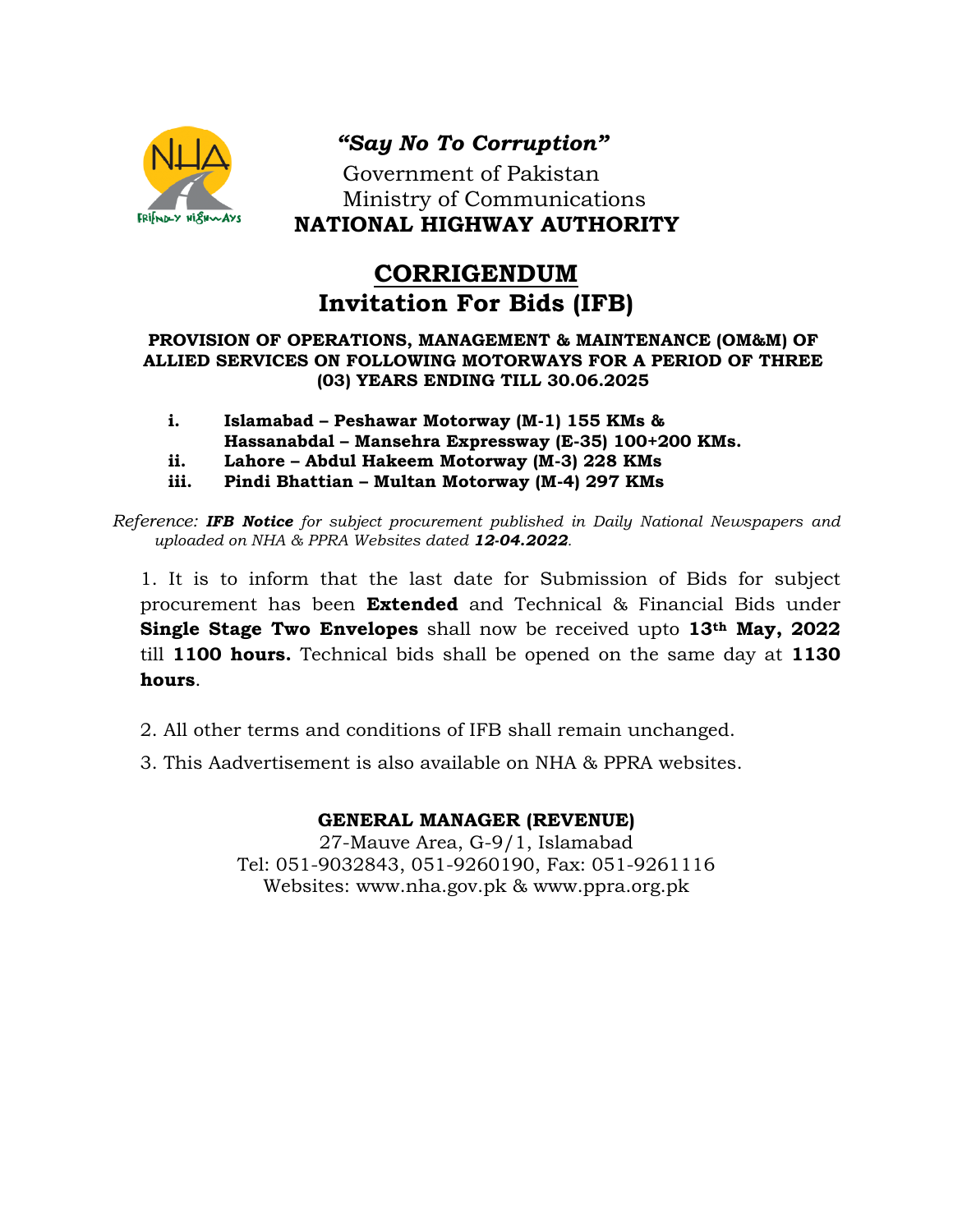### **NATIONAL HIGHWAY AUTHORITY**



MINISTRY OF COMMUNICATIONS GOVERNMENT OF PAKISTAN

## **INVITATION FOR BIDS (IFB)**

PROCUREMENT OF OPERATION, MANAGEMENT & MAINTENANCE (OM&M) OF TOLL PLAZAS AND COLLECTION OF TOLL REVENUE ON **MOTORWAYS** AT NET GUARANTEED MONTHLY FIXED REVENUE BASIS **(EXCLUDING ALLIED SERVICES)** FOR A PERIOD OF **THREE YEARS ENDING 30TH JUNE 2025**:

- I. ISLAMABAD PESHAWAR MOTORWAY **(M-1)** 155 KMs & HASSANABDAL – MANSEHRA EXPRESSWAY **(E-35)** 100+200 KM & HAKLA – D.I KHAN MOTORWAY **(M-14)** 292.5 KMs
- II. LAHORE ABDUL HAKEEM MOTORWAY **(M-3)** 228 KMs
- III. PINDI BHATTIAN MULTAN MOTORWAY **(M-4)** 297 KMs
- IV. MULTAN SUKKUR MOTORWAY **(M-5)** 392 KMs

1. National Highway Authority invites sealed bids on **Net Guaranteed Monthly Fixed Revenue Basis** (excluding all taxes, duties, charges/levies etc.) for Operations Management & Maintenance of Toll Plazas and Collection of Toll Revenue (Excluding Allied Services) on subject Motorways from the bidders who can prove their qualification and eligibility as per requirement mentioned in Bidding Document. The subject services will be hired for a **period of three (03) years ending 30.06.2025**. However, after every year performance of the operator will be evaluated as per condition of RFP and extension of contract for 2nd and 3rd year will be subject to satisfactory performance of the operator.

### **Bid Security (Rs.)**

2% of the Quoted Bid Price (Contract Period 01.07.2022 to 30.06.2025)

| $S+$ | Motorway                                                                                                                                                           | Number of Inter<br>Changes / Toll<br>Plazas (N/S Bonds) |
|------|--------------------------------------------------------------------------------------------------------------------------------------------------------------------|---------------------------------------------------------|
|      | <b>Islamabad</b> – Peshawar Motorway (M-1) 155KMs $\&$<br>01. Hassanabdal – Mansehra Motorway (E-35) (100.200 KMs) &<br>Hakla - D.I Khan Motorway (M-14) 292.5 KMs | 13, 07 & 11<br>(Respectively)                           |
|      | 02. Lahore-Abdul Hakeem Motorway (M-3) 228 KMs                                                                                                                     | 08                                                      |
|      | 03. Pindi Bhattian – Multan Motorway (M-4) 297 KMs                                                                                                                 | 18                                                      |
|      | 04. Multan - Sukkur Motorway (M-5) 392 KMs                                                                                                                         | 12                                                      |

Note: Less bid security shall not be accepted and if found less more than the Guide Line of PEC than the bid shall be declared non responsive.

- 2. Bidding will be carried out by adopting "Single Stage-Two Envelope" procedure.
- 3. Prospective Bidders are required to be registered with Pakistan Engineering Council (**PEC**) having valid certificate of **Category O-4 or above** for FY 2021-22 as mentioned in the bidding documents, as well as having NTN/STN and also are on ATL of FBR.
- 4. Bid security in the form, amount and validity period as mentioned in bidding documents must be accompanied with **"Financial Bid".**